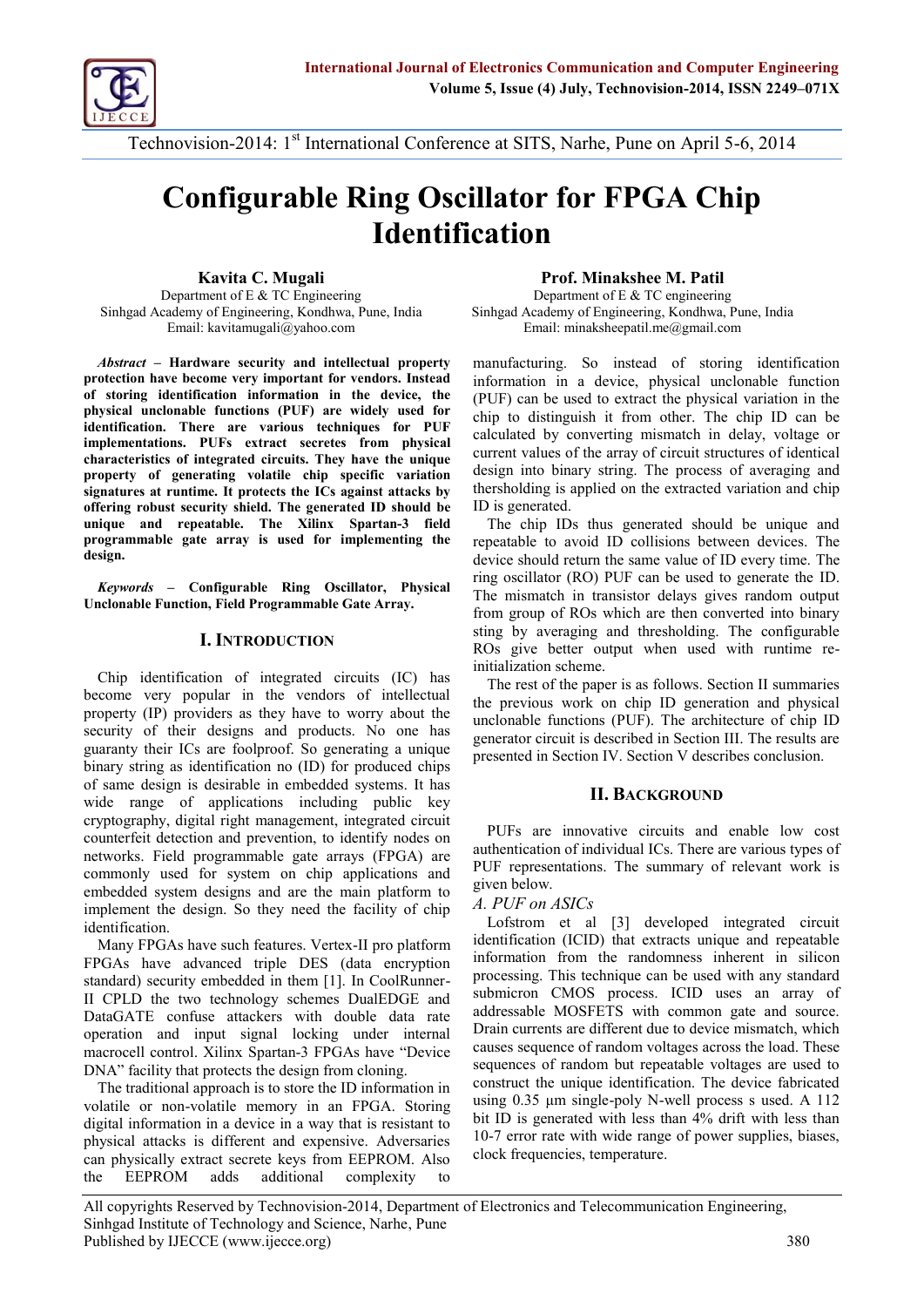# Technov-2s0ioff: International Conference at SITS-6, N2a0 he, Pune

B. PUF on FPGAs  $FPGB$ ased PUF architectures are classified  $E^{\dagger}$ ,  $A$   $A$   $P$  $R$  $B$  are the counter value  $m$ emo-broased, -boagsiecd, abrabisteedr and o scillabtaosred. 1) Memboayed PTU Festatic RAM cell can be uset the ID bits. It is the  $\mathbb{R}$   $\mathbb{F}_{S}$   $\mathbb{R}$   $\mathbb{R}$   $\mathbb{R}$   $\mathbb{R}$   $\mathbb{R}$   $\mathbb{R}$   $\mathbb{R}$   $\mathbb{R}$   $\mathbb{R}$   $\mathbb{R}$   $\mathbb{R}$  in the interference  $(2)$ PUFbased on standard available compoon pois. Gostin and othed n the 0 bit is gene alshowed that 4% bits vary over time to we he iempperanture is also Duelltecool as rang $200$  c to  $800$  c  $[4]$ 2) Logiacsed PAUnFdersonim[p5l]emented obthaeinfeodm difference in period of ROs w PUFin VersfekFPGA using configurableaybougtiobithtelorekht spatial locastion.osmaTlhye R (CLB) if n Thenp6 ut look up tables (LUdTi)s tim b twhite holt who eexpected blow fall ue E(R slice  $\mathcal{L}$   $\mathsf{DB}$ , fou-flops and other arithmetic circuitry is utilt *p*eid mplement the PUF design. The vertical chain ofmultipxers called the carry chains intended for fast  $arithmetic$  operations are bialsognature A is 128 generated on FPGAs on XilinLxX X UOPTV 5 development boards. Six such boards are tested. The bit fliprate of only 3.6% is **b**iosn't been dpenateurre conditions. 3) Arbbiteered PTUIE: arbiter based PUF consists oftwo parallel multiplexer chains Teheding a flip input transition travels the nound only a series of  $2$ switches. Each switch is condinguise outo be either a straight connection based on its selection bit. The differebetween the top and bottom path delays is compared aby bit heer and the response bitigs 1g-Conneclo and ration (Block diagram of Suh and  $D\phi$  valuas ed this technique and achieved 0.7% unstable abit mond temperature and fixed supply voltage [6]. 4) RICased PTUIE: RO based PUF uses differences in the periods between similar ROs. RO is encapsulated in the hard macro with Infixed mpay in with the arbiter based PUF, tPhelFR@ chbiaestessing performance [6]. Maiti and proposed ont configurable RO which achieves whigher O based PUF. This approachinistem onse cefficient hardware T to ast. ommon centroid arrangement is used to betteunter spatialns of 2 plat  $N_{\text{RO}} = k \delta \times N_{\text{m}} \partial_{\text{r}} \div_{\text{cl}} k$  (1)  $R\overset{\bullet}{U}\overset{\bullet}{S}$  A, B, C and D respectively, then the calculated as transideday variations, a rando Rmisutput

#### **IIIDESIGN**

A. O-Bet Generation

The proposed bit generation scheme consists of a 2 × 2 array of four ROs which are placed in common centroid layout as shown in Fig. 1 to mitigate correlations due to spatial process variation an anarrangement is called as cell. The cells are arranged in oveFrilgap2pe@Infeasbhitoonomputation. instead of individual one as in [2]. This improves the resource efficiency by a factor of four. So according to this design 9 × 9 RO array is required instead of 16 × 16 RO ar yato gene-batel  $\mathbf{B}$  4

A timer having system clock of frequency fclk is used to measure the number of rising edges of RO, NRO, over a period of Ntimer cycles. The frequency of particular RO is then given by

All copyrights REsehwed-280yt **D**eptrment Electronics and Telecommunication Engineering Sinhgad Institute of TechnologPyuand Science, Narhe Published by [IJECCE](www.ijecce.org) (www.ijecce.org) 381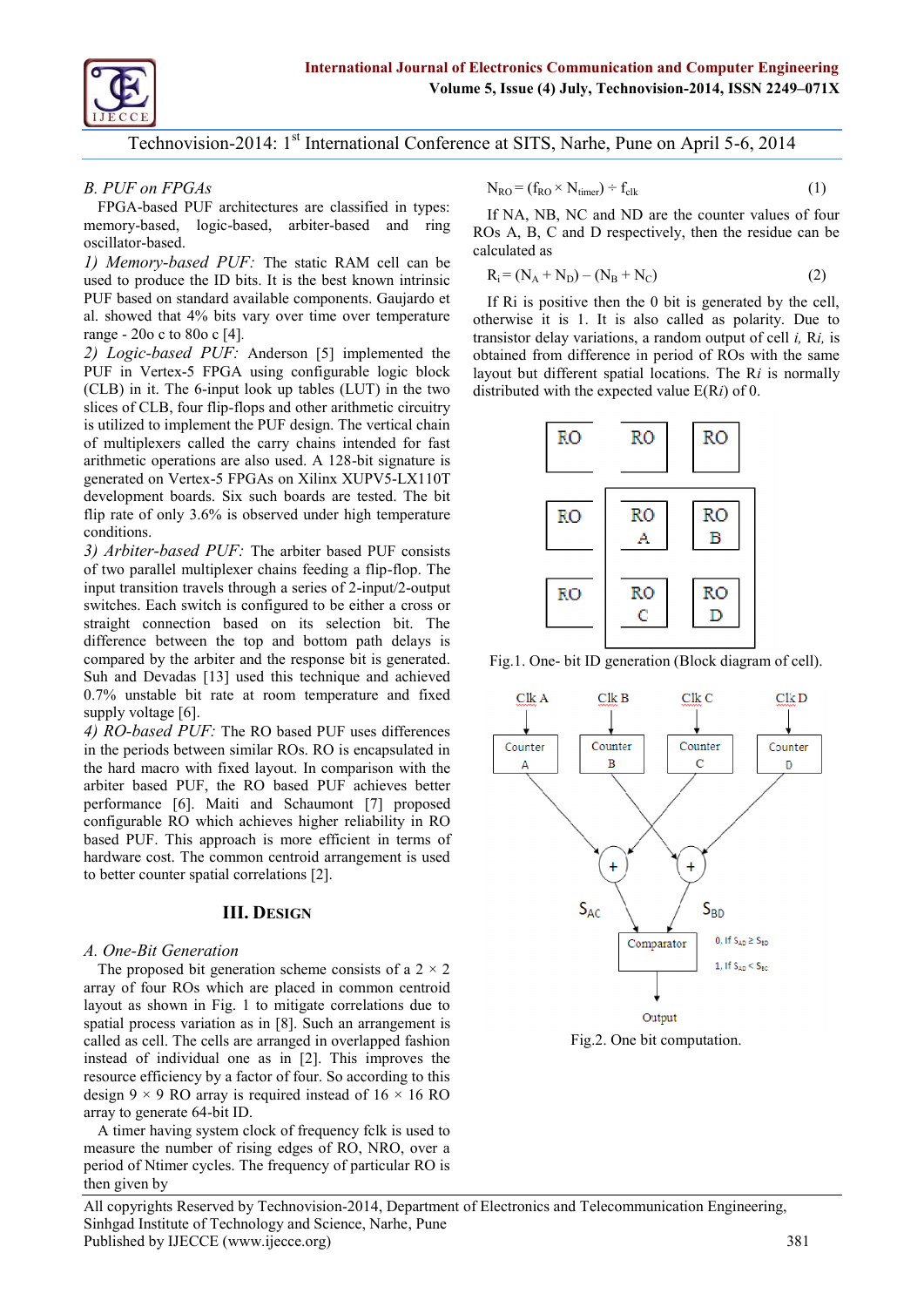Technov-2s0ioff: International Conference at SITS-6, N2a0 he, Pune

is used hto bose a single path. The entire F single Xdbimfxigurable logic block (CLB). B different ues of \$3,016 different configurations can be sele**t begde** and nintenent delay mismatch  $p$  aths chan  $f$ ge qutency of ROs.

Fig. 4. Configurable ring oscillator

memory. But there is possibility of info when the digital information is stored

D. Configuration Initialization

The configuration bits of each RO need on power up for generation of stable ID. be tobetermine the configurations when

Fig.3. Architecture of chip ID game and the first time and doasile are them

B. Architecture

Fig. 3 shows the architecture of  $t^{\prime\prime}_{\rm H}$   $\epsilon^{\prime\prime}_{\rm L}$   $\epsilon^{\prime\prime}_{\rm H}$   $\epsilon^{\prime\prime}_{\rm H}$   $\epsilon^{\prime\prime}_{\rm H}$  at  $\epsilon^{\prime\prime}_{\rm L}$ . The measurement circuitry consists  $\frac{1}{2}$  ( $w_0$ ) main parts.  $\Delta p$  $\alpha$ rragfidentical ring oscillators and the controller to  $m$ easure compare their differ $\overline{m}$  and  $\overline{m}$   $\overline{m}$   $\overline{m}$   $\overline{m}$ communication channel isramedeurretone to configuration bits to chip for ID gene Adversaries can extract this informati $\lambda$  $\Delta$ m $\alpha$  $\beta$ d $\beta$ lan $\beta$ d $\beta$ lan $\gamma$ d $\beta$ landa $\gamma$ The other approach gives better results by an

RO array provides  $8 \times 8$  cantitang Tende in  $\phi(\vec{x})$  is are spatially overlapped fashion ionsetead  $\alpha$  in  $\alpha$ ,  $\alpha$ ,  $\alpha$ ,  $\alpha$ This arrangement savnetslot**ge**c sri**eganoifolic**aes also maintains good statistics for  $\Gamma$ (T) generation. These cells can generate 64 separate bits.  $\mathbb{F}_4$ address generator selects the songle  $RQ'$  with the  $\frac{1}{2}$ two decode-bsit Alo4bal RO configuration signal is sent tacche RO. The configuration  $\phi$ nify affects the operational only one RO can be activated for a gliven timenterval. The finite state machine (FSM) controls an ጚሏቸጅቂ types of cells. Cell #1 ivparloudeusces me formul configurations (negative polarity), positive values (positive polarity) and pothpositive and negative polarity values for aclonfigurations. The configuration with  $\frac{1}{2}$  $\mathcal{B}^{\mathcal{B}}$ re selected for  $\mathcal{B}^{\mathcal{B}}$  generation to maximize the  $\mathcal{B}$ stability. The sidues over all possible conf  $a_{\rm d}$   $d_{\rm d}$   $d_{\rm d}$   $d_{\rm d}$   $d_{\rm d}$   $d_{\rm c}$   $d_{\rm s}$   $d_{\rm d}$   $d_{\rm d}$   $d_{\rm d}$   $d_{\rm d}$   $d_{\rm d}$   $d_{\rm d}$   $d_{\rm d}$   $d_{\rm d}$   $d_{\rm d}$   $d_{\rm d}$   $d_{\rm d}$   $d_{\rm d}$   $d_{\rm d}$   $d_{\rm d}$   $d_{\rm d}$   $d_{\rm d}$   $d_{\rm d}$   $d_{\rm$ valu**w**aj<sub>ı</sub>ch are denoted as c.

interniamler and address generator so that the ID can be

generastee opluentially. Two ulteixpelbex eorfs mnoute

the outputlected RO to the counter. Each RO is connected cto cthenput of counter and the number of

RO clock pecicaudsing during a timer interval is

measurTehde. handshaking signals conn\@rotenthehetimestione for all configuration the ARpMocesasnodr the residue is calcuplos to a diay confresion biguration among then to (2).hTahned shaking signals include dibele pm en bolt beyn a hole large st absolute value signal tothset at the roperation. The ppsotcessing to facilitate differomentig exaptenoirment and escavisten ot firmley brid pola residue of the particular cell does not

processsoorftiware.

C. Configurable RO

with ID generator is implemented **or** allst, tenxetethrholds the**RN** of a bead CsaRn. bowehen it gets difficult to determpianeti wuhleath cell the a positive or negative potheito o hhiemu da viides

Fig. 4 shows the circuit for configiunt ablow on the RO on  $\sim$  RO Oios to 1011111 and allosonold allosonold allosonold allosonold allosonold allosonold allosonold allosonold allosonold allosonold allosonold allosonold al implemented in Xi-13InkTPSSpAa.rtTahne desoligwridoeathe threshold value.caThhbuos oebaosilpyol beeasily ported to different FPG-A i**fdaen**hiifliieeds.b)**T**hoehef**ok**uirng whethfernstthhealnfe-**issi**du stage ReOdesigned with each stagelar occupying mathear than the new threshold Xilinx legaments (LE) within a slice and a multiplexer

All copyrights REsehwed-250yt Department Electronics and Telecommunication Engineering Sinhgad Institute of TechnologPyuand Science, Narhe Published by [IJECCE](www.ijecce.org) (www.ijecce.org) 382